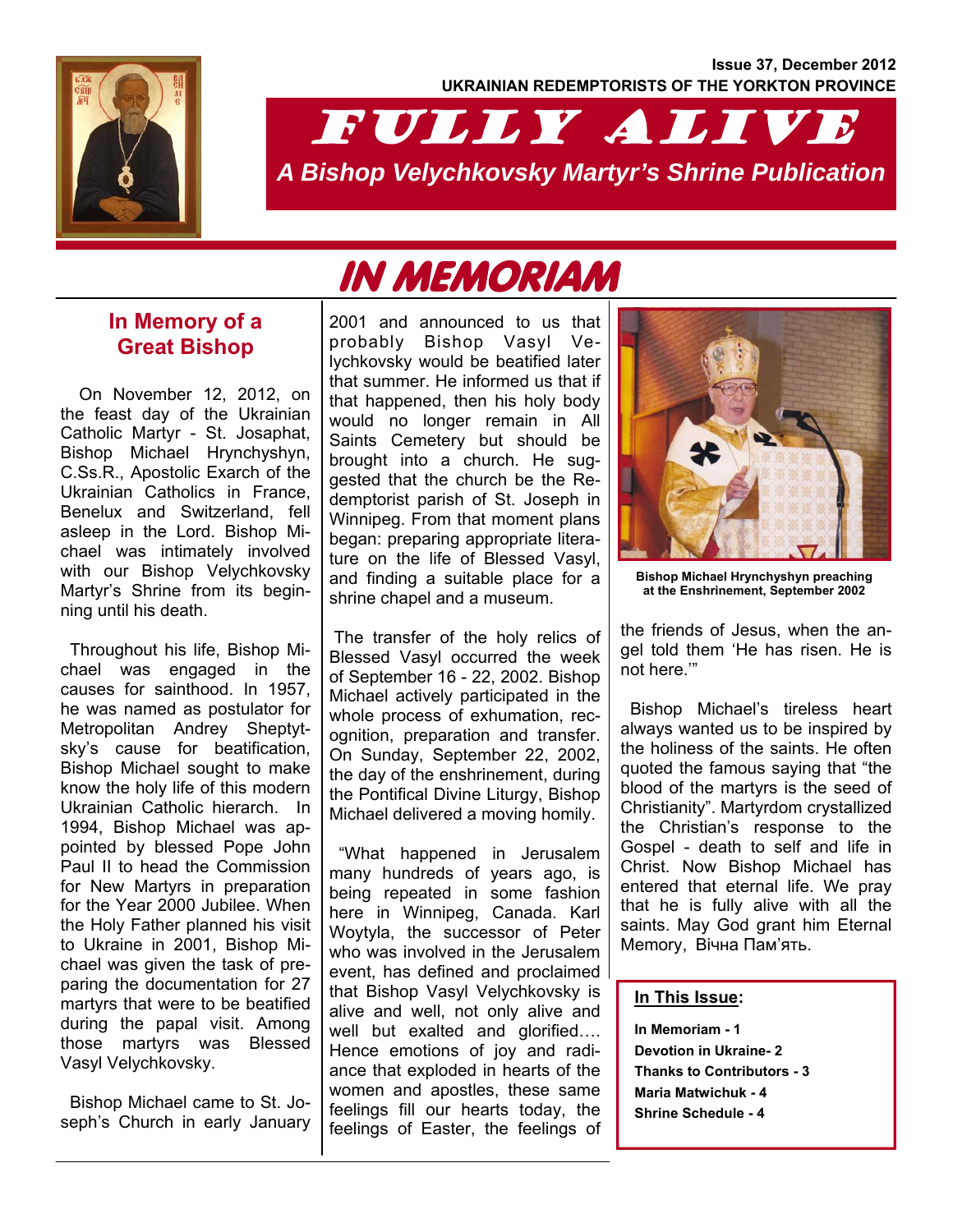## **DEVOTION TO OUR BLESSED SPREADS THROUGHOUT UKRAINE**

Nestled in the forest in northwestern Halychyna, Ukraine, near the Polish border, is an unknown shrine to our Mother of God, known popularly as "Marusia". The Mother of God first appeared in Zahlyna in the  $17<sup>th</sup>$  century to some children. From the place where she stood, a spring of healing water began to flow. Throughout the centuries the local people from the area have been coming to this shrine of our Mother of God of Zahlyna, praying for healing and various needs. Many graces and healings have occurred



**The Shrine to the Mother of God in Zahlyna,** 

through the healing water, which continues to flow abundantly to this day.

During the Soviet period the Shrine chapel was destroyed, but people continued to come and several dramatic healings occurred during that time.



**Temporary outdoor chapel in Zahlyna featuring the icon of The Mother of God of Zahlyna** 

Since 1991, the people and the local government have begun to renew this shrine to the Mother of God. Several years ago, a Redemptorist priest, Fr. Petro Salo, C.Ss.R. has been assigned



**Fr. Petro Salo, a Redemptorist, who is constructing a church dedicated to Blessed Vasyl at the Marian Shrine in Zahlyna** 

to develop the shrine. Much has been done in the past years to build an outdoor chapel, a healing pool, a patio and statue of our Lady, a Cross and the Way of the Cross. He is now beginning to construct a church on this site which will be dedicated to Blessed Vasyl Velychkowsky.

As Mary Jane and were travelling to this shrine down pot-hole filled roads and then through the forest, we felt that we were going to some abandoned place. But when we arrived, we saw a bus and numerous cars at the shrine with



**Proposed church dedicated to Blessed Vasyl in Zahlyna**

scores of people praying and singing hymns. We brought the 1<sup>st</sup> Class relics of Blessed Vasyl to Fr. Petro. He was very grateful. Fr. Petro is of course looking for some financial help to complete the church dedicated to Blessed Vasyl.



**Blesssed Vasyl** 

Back in Lviv in the Church of the Holy Resurrection, Fr. Serhij solemnly enshrined the 1<sup>st</sup> Class relics of Blessed Vasyl which he had received from us this past summer. People of this

church have a weekly devotional service in honour of Blessed Vasyl. Devotion to him is growing among the faithful in this parish.



**Parishioners of the Holy Resurrection parish in Lviv venerating Blessed Vasyl's relics** 

Near Drohobych the Ukrainian Greek Catholic Church has begun a ministry to alcoholics and drug addicts. It is called Nazareth, situated in a forest which once housed army barracks. When we arrived at this rehab centre, the Divine Liturgy was just being celebrated and participated by all those who were workers or patients at this place. Again we were able to bring a 1<sup>st</sup> Class relic to them. They were very grateful and promised that they would have a solemn enthronement of these relics and encourage prayers and devotion to Blessed Vasyl. Blessed Vasyl suffered when drugs were forced upon him in prison and I believe he had a special place for those who are addicted. Blessed Vasyl's life was first introduced to them when one of our Shrine employees Kseniya gave them a presentation last April.



**Participants in the rehab program in Nazareth who received a 1st class relic of Blessed Vasyl** 

 The importance and holiness of Blessed Vasyl is starting to grow in his home country of Ukraine. We know that he will greatly intercede for them so that they would remain faithful to the Gospel.

*Submitted by Fr. John Sianchuk, C.Ss.R.*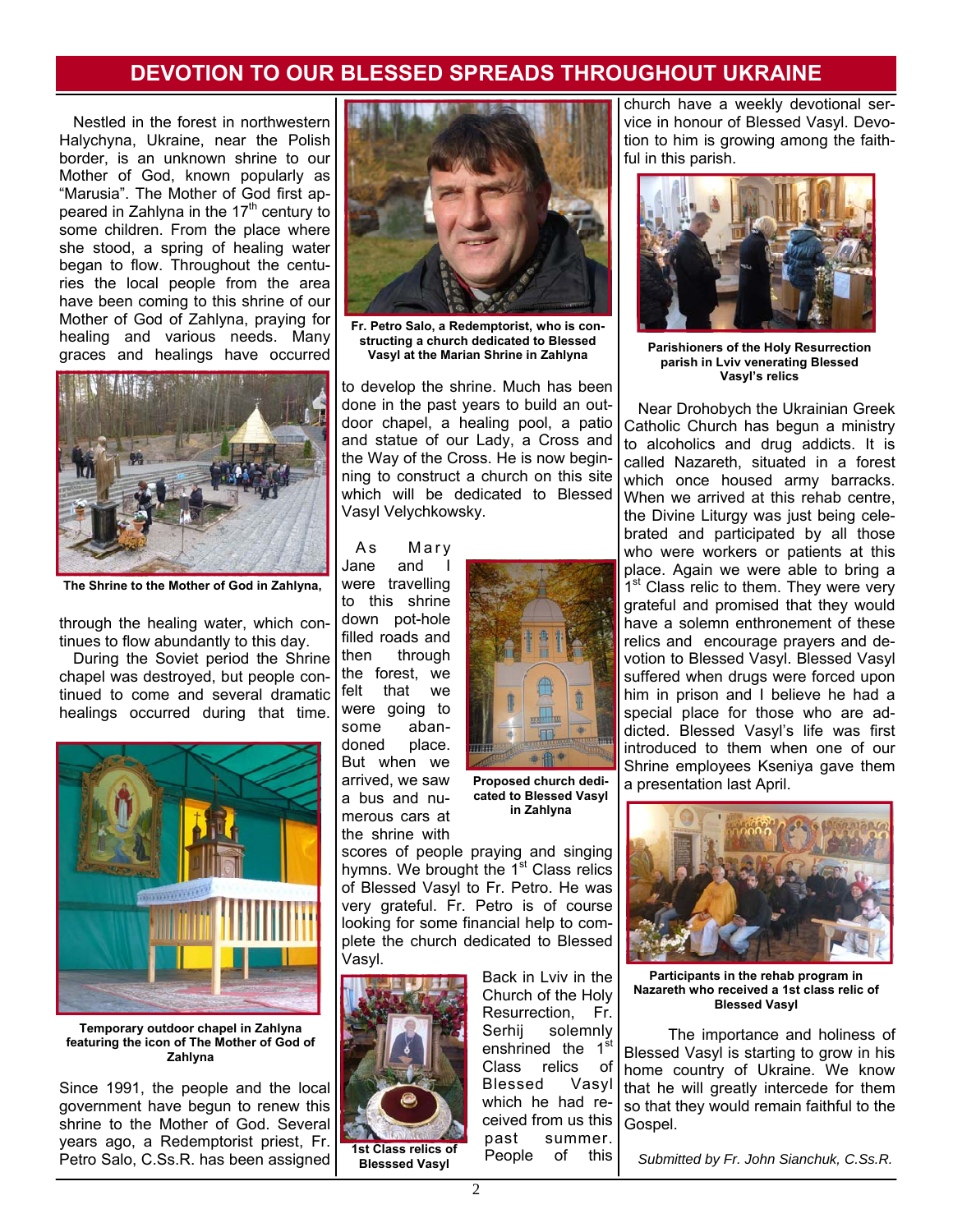# **THANK YOU!!!**

*Your generous donations make it possible for us to conduct our ministry at the Shrine and to promote the knowledge of Blessed Vasyl throughout the world. Thank you to all the contributors to the Bishop Velychkovsky Martyr's Shrine. May Blessed Vasyl bless each one of you.* 

*Contributions listed below are from September 1st until November 30th, 2012* 

**+ 1000**  Elizabeth Haughton

#### **+100**

Harold & Roseanne Baehnk Vasili & Eugenia Bartos Mary Glicaria Bilinsky Fr. Edward Evanko Father Seelos Center Frank and Agnes Feeney Mary Hamm Dan & Bella Kalenchuk Knights of Columbus, St. Anne Council No. 10551 Norman Kornberger Fr. Michael & Marilyn Krochak Bill & Lena Lapchuk Larry & Carole Morisette Regina Muench Lloydmiister, Vermillion & St. Paul District – Edmonton Eparchy Robert & Lydia Sliva Larry & Doreen Trach Ukr. Cath. Church of Assumption, Portage la Prairie Chris & Kolia Winchar Glenn & Valerie Wowryk

**> 100** 

Jim & Helen Adamko Gerald & Marilyn Arvidson Matthew & Anastasia Bakan Flora Beaulieu Anne Dobko Veronica Domingo Ella Fiegal John Mike and Georgeanne Glasgow Wirlana Holowka Sofia Hull Boniya Hunter-Eastwood Kseniya Kavats Anna-Marie Kionopelny & Jerry Semerak Cathy Kowbel Joyce Kristalovich & Sheila Martin Fr. Thomas Krzesik Bernard & Marjorie Lapchuk Dr. Joseph Lozinsky Gary & Jan Lukie E.M. MacIsaac Jean Maksymchuk Corie Marcelino Sandra Moore Steven& Carla Moritz Fred & Judy Odger Rev. Igor Panchyshyn Richard & Marietta Persian Orest Pidwerbeski Evelina Quinto Redemptorists – Baltimore Province Br. Frank Roberts Winnie Rumore Elaine Salamon Dirk Schmid Frank & Anne Shymko Dmytro Sikora Iris Smellie Victor & Elsie Sorochuk Maurice & Rose Stadnyk Sr. Eugenia Stefaniuk, SSMI

Katherine Suri Ken & Evelyn Thorkelson Joyce & Rose Zegalski

3 **In Memory Of... Luis Robles & Josefa Tarapacki**  Corie Marcelino **Nick and Annette Borodey**  Hazel J. Borodey **Maria Borowec**  Fr. Bohdan Borowec **Bella Bzdel**  Stan and Luba Sirdar **ArchBishop Michael Bzdel, C.Ss.R.**  Fr. Michael and Marilyn Krochak **Olga Cherewyk**  Sr. Nestor Kyba **Edward Cholosky**  Jane Chorney **James Cifelle**  Emil M. Maybo **Anne Cinch**  Ron and Evelyn Cinch **Dmyterko Family**  Jaroslaw and Julia Dmyterko **William Domitruk**  Sonia Domitruk **William & Carrie Drosdoski**  Darlene Sidak **Olga Dutka**  Joan Sikorsky **Fr. Simeon Evanochko, C.Ss.R.**  Emil M. Maybo **Bill & Mary Fediuk**  Hazel J. Borodey **William Fetsco**  Emil M. Maybo **Yvonne Frank**  Joseph and Susan Zeleny **Mary, Wasyl and Walter Goshulak**  Sophie Manulak **Bishop Michael Hrynchyshyn, C.Ss.R.**  Carrie Bishop Dolores Daniels George and Anna Hnatiuk John and Mary Hykawy Fr. Michael and Marilyn Krochak Allan and Joanne Malenko Jean Rubel Shrine Staff Phyllis Sianchuk Stan and Luba Sirdar Iris Smellie Vladimir and Marlene Solman Walter Wowczuk Kay Zawortny **Shirley Kalupar**  Stan Kalupar **John Kalyniak**  Mary Kalyniak **John Jr. Karlicki**  William J. Karlicki **Michael Kszyk**  Erika Kszyk **Bishop Michael Kuchmiak**  W. Allan Bailey **Steve and Katie Kyba**  Sr. Nestor Kyba

**Fr. Demetrius Laptuta, C.Ss.R.**  Emil M. Maybo **Fr. Peter Laptuta**  Emil M. Maybo **Anne Leniuk**  Elsie Borecky Rick and Cynthia Bryant Shaylene Coates David and Laurie Curtis Dolores Daniels Sonia Domitruk Carlo and Susan Eriksen Edward and Anne Faseruk Orest and Margaret Fedorchuk Martin and Helen Fydirchuk Katherine Gower Sofia Hull Nancy Hutchinson Peter and Glikeria Iwanuck Mary Jane Kalenchuk David and Annette Kressock Harry and Elsie Kruk Dr. Brian Lukie and Hannia Tarasiuk Orysia Parkasewych Merv Pichlyk Mary Anne Piercy Ellen Podolsky Gerry and Madeline Popowich Judith Rowluk Mark and Diana Semchyshyn Phyllis Sianchuk Lillian Skazyk Vladimir and Marlene Solman Harry and Marika Szkwarek Olga Szutiak Phyllis Trach Kathleen Warrenchuk Dennis and Steffie Wawrykow Kay Zawortny **Peter Litkowich**  Beverley Litkowich **John, Helen & Mary Lukie**  Olive Gurica **Maria Matwichuk**  Rick and Cynthia Bryant Walter and Isabel Lukie Phyllis Sianchuk Domnica Stupak Mr. and Mrs. Danny Szun Paul and Eugene Szun Dennis and Steffie Wawrykow **Steve Maydanuik**  Orest and Margaret Fedorchuk **William McMenemy**  Helen McMenemy **John Mores**  Emil M. Maybo **Mechelle Munroe**  Yvonne Mason **Olive Nebozenko**  Vladimir and Marlene Solman **Stephen & Olive Nebozenko**  Derek and Barbara Longfield **Jack & Pauline Orysiuk**  John and Doreen Rudan **Aleksandra Pawlowsky**  Mychajlo and Anna Gembarsky